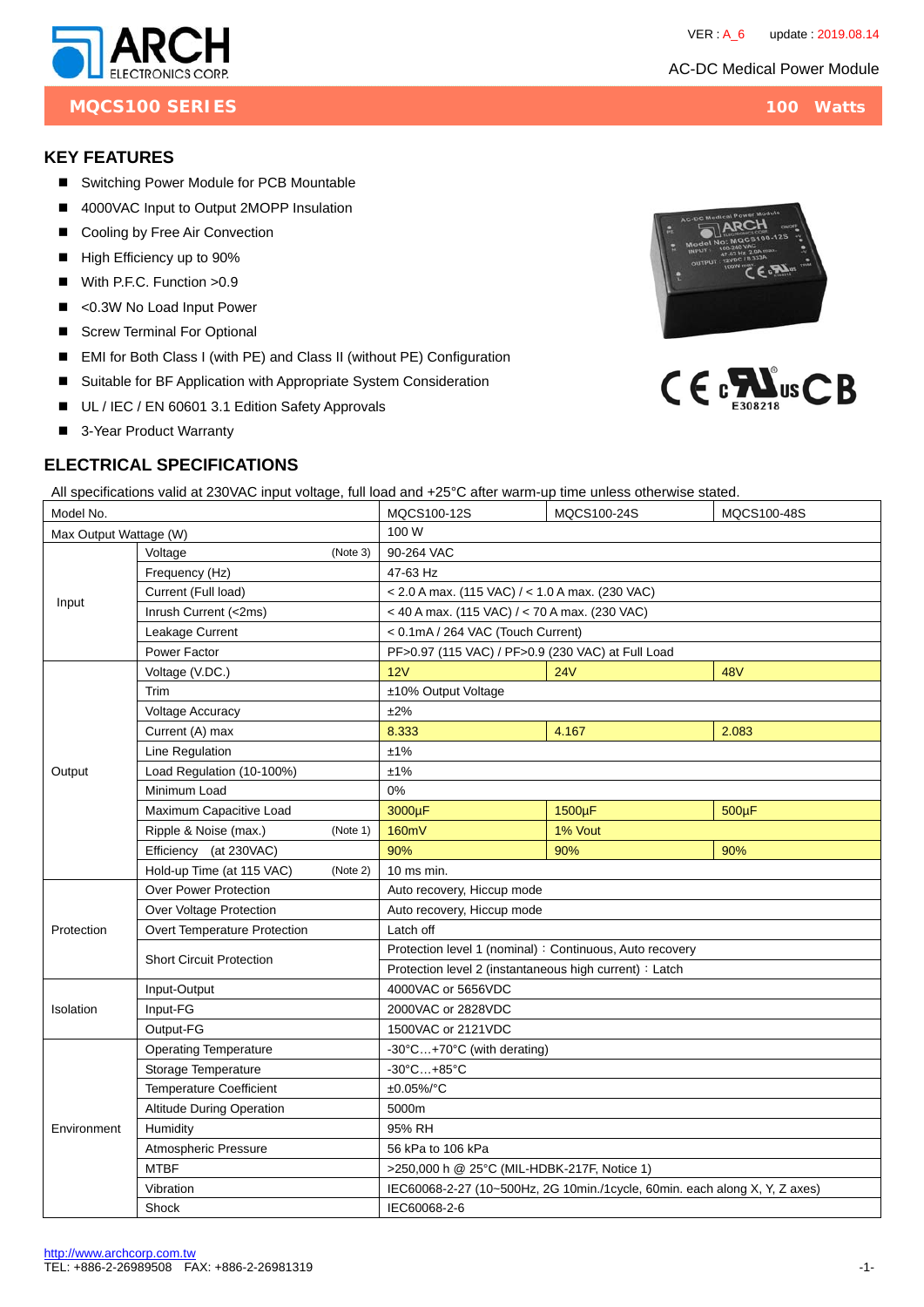AC-DC Medical Power Module



**MQCS100 SERIES** 100 Watts

# **ELECTRICAL SPECIFICATIONS**

| All specifications valid at 230 VAC input voltage, full load and +25 °C after warm-up time unless otherwise stated. |                                   |          |                                                                           |  |             |  |  |
|---------------------------------------------------------------------------------------------------------------------|-----------------------------------|----------|---------------------------------------------------------------------------|--|-------------|--|--|
| Model No.                                                                                                           |                                   |          | MQCS100-12S<br>MQCS100-24S                                                |  | MQCS100-48S |  |  |
| Physical                                                                                                            | Dimension $(L \times W \times H)$ |          | 3.3 x 2.3 x 1.38 Inches<br>(83.9 x 58.5 x 35.0 mm) Tolerance $\pm 0.5$ mm |  |             |  |  |
|                                                                                                                     | Weight                            |          | 320q                                                                      |  |             |  |  |
|                                                                                                                     | Cooling Method                    |          | Free convection                                                           |  |             |  |  |
| Safety                                                                                                              | Approval                          |          | UL / IEC / EN 60601 3.1 <sup>rd</sup> Edition                             |  |             |  |  |
| <b>EMC</b>                                                                                                          | Conducted EMI                     | (Note 4) | EN55011 Conducted Class B                                                 |  |             |  |  |
|                                                                                                                     | <b>Radiated EMI</b>               | (Note 4) | EN55011 Class I class B / Class II class A                                |  |             |  |  |
|                                                                                                                     | <b>EMS</b>                        |          | EN60601-1-2 4th edition                                                   |  |             |  |  |

All specifications valid at 230VAC input voltage, full load and +25°C after warm-up time unless otherwise stated.

### **NOTE**

- 1. Ripple & Noise are measured at 20MHz of bandwidth with 0.1uF & 47uF parallel capacitor.
- 2. Hold-up Time measured at 90% Vout.
- 3. Please check the derating curve for more details.
- 4. Please secure the power supply unit to your metal case by using the four screw holes in the corners for either Class I or Class II equipment
- 5. **CAUTION: Double pole, neutral fusing. Disconnect mains before servicing.**
- 6. Please refer to our PDF file "AC-DC Application" on our website: www.archcorp.com.tw

# **DERATING**

If the input voltage is below 99VAC, we can only use it under the environment of higher that -10 celsius degree

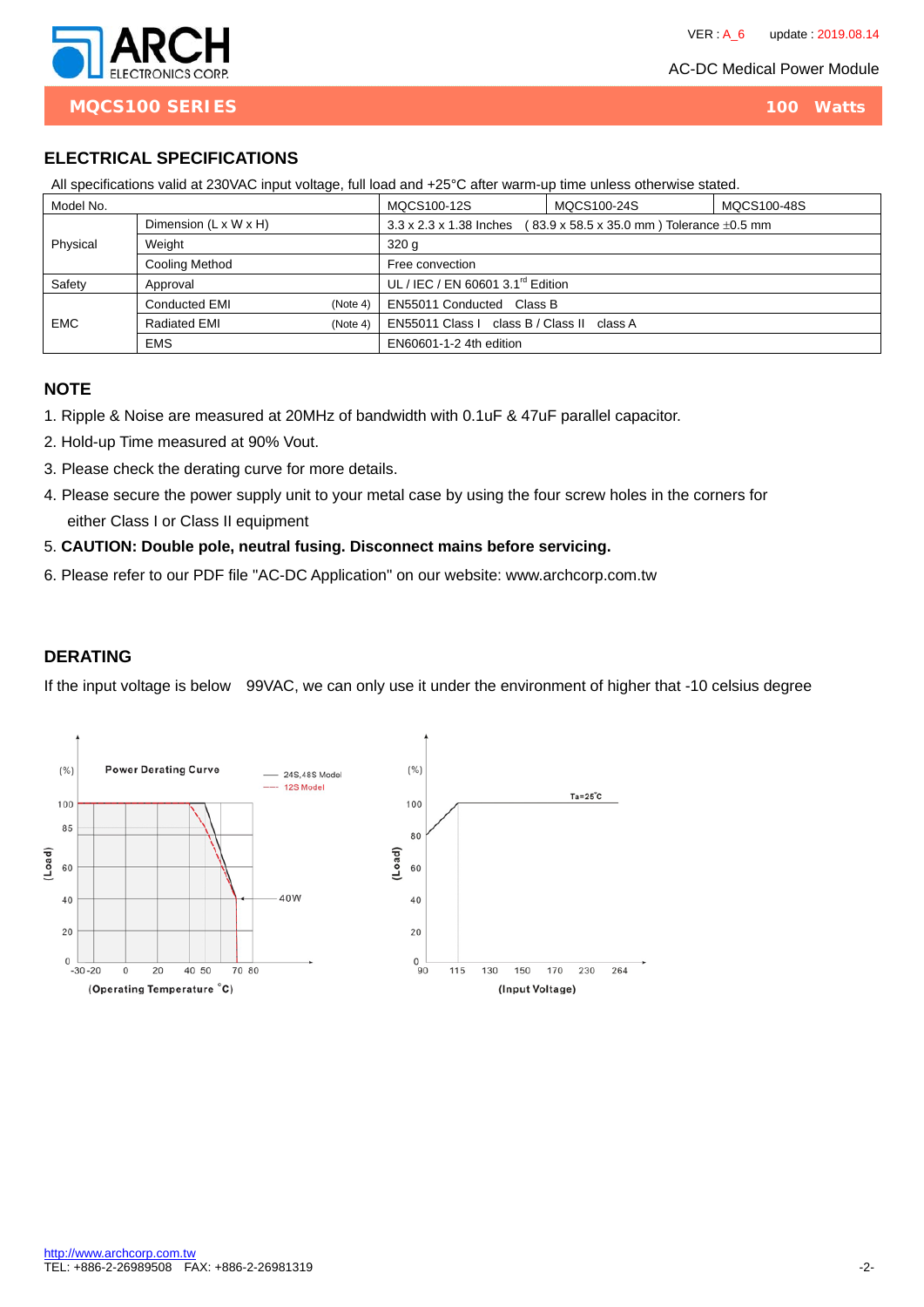

**MQCS100 SERIES** 100 Watts

## **MECHANICAL DIMENSION ( Top View )**



| PIN# | Φ                          | Single    |  |  |  |
|------|----------------------------|-----------|--|--|--|
| 1    | $1.2 \pm 0.1\%$ mm         | РE        |  |  |  |
| 2    | $1.2 \pm 0.1\%$ mm         | AC IN(N)  |  |  |  |
| 3    | $1.2 \pm 0.1\%$ mm         | AC IN (L) |  |  |  |
| 4    | $1.2 \pm 0.1\%$ mm         | ON / OFF  |  |  |  |
|      | (Provide +5Vdc Controlled) |           |  |  |  |
| 5    | $1.8 \pm 0.1\%$ mm         | +DC OUT   |  |  |  |
| 6    | $1.8 \pm 0.1\%$ mm         | -DC OUT   |  |  |  |
| 7    | $1.2 \pm 0.1\%$ mm         | Trim      |  |  |  |
|      |                            |           |  |  |  |

#### **Remark:**

Please reserve the pin 4 hole on PCB.

If the remote on/off function is not required, please connect the pin 4 circuit layout with pin6, or keep pin

4 floating.

## **BLOCK DIAGRAM**



### **TRIM**

|                       |              | <b>12S</b>            |              |              | <b>24S</b>            |               |             | <b>48S</b>            |               |
|-----------------------|--------------|-----------------------|--------------|--------------|-----------------------|---------------|-------------|-----------------------|---------------|
| Trim                  | $+10%$       |                       | 0%           | $+10%$       |                       | 0%            | $+10%$      |                       | 0%            |
| $\rightarrow$<br>$-V$ | 16K $\Omega$ | $\tilde{\phantom{a}}$ | 10M          | 17 $K\Omega$ | $\tilde{\phantom{a}}$ | 10M           | $20K\Omega$ | $\tilde{\phantom{a}}$ | 10M           |
| Trim                  | 0%           |                       | $-10%$       | $0\%$        |                       | $-10%$        | 0%          |                       | $-10%$        |
| $\rightarrow$<br>$+V$ | 10M          | $\tilde{}$            | 45K $\Omega$ | 10M          | $\tilde{}$            | 125K $\Omega$ | 10M         | $\tilde{\phantom{a}}$ | 280K $\Omega$ |